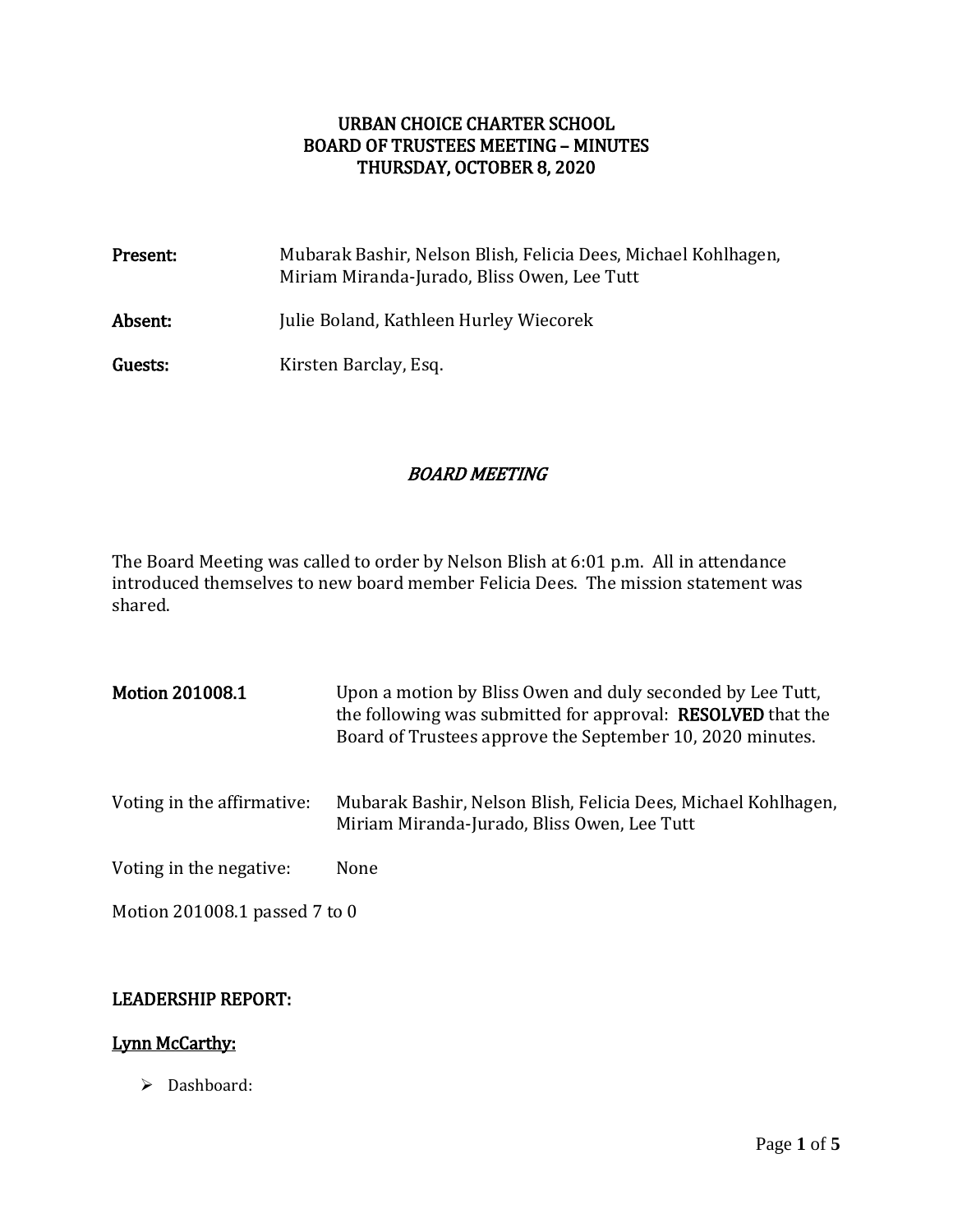- **Enrollment:** 
	- $\checkmark$  Our target is 400 and currently have 395 enrolled with offers extended, 42 students with disability (target is 50), 8 ELL (low – need to increase our population) and 379 economically disadvantaged. If offers are accepted, we will be completely full.
	- $\checkmark$  Healthy wait list by grade level at 404
- Attendance data is lower than our target
	- $\checkmark$  Working on bringing up attendance for students especially in the lower grades
- **Student discipline** 
	- $\checkmark$  Help Zone visits with discipline referral
	- $\checkmark$  Middle school students just returned to in-person classrooms on Monday
- Seeking staff members POC with diverse backgrounds
	- $\checkmark$  Current staff members at 56
	- $\checkmark$  In the process of setting up interviews with new applicants
	- $\checkmark$  One employment offer extended at this time
- 29 teaching staff members: 22 are certified, 7 non-certified with some pending with expirations and resubmitted documentation to gain certification again
	- $\checkmark$  One of our teachers is non-certified, but highly qualified with educational background
- Setting a goal of giving the NYS tests in April/May along with Regents tests
	- $\checkmark$  Based on our data goal of 25% for all students to pass ELA and Math
- **EXECUTE:** iReady test rolling out information
	- $\checkmark$  Some students completed diagnostics
	- $\checkmark$  Challenges involved with remote learning students and getting completion
	- $\checkmark$  Continuing to discuss with parents/families more in need of completion

### Chris Vernon and Michael Samuel

- $\triangleright$  Spent a lot of time over the recent months and weeks working as a leadership team and with CEI to solidify our intentions and craft our priorities for the year
	- **Progression maps**
	- **Enabling teachers to see across their grade level**
	- Working with vertical teams
	- What is taught in second grade will enable students to do algebra later
	- Gaining a sense of how the entire curriculum maps when students enter through where we want them to be when they finish
	- Strong progression map shared responsibility
	- **Developing and growing knowledge**
	- **Coherent instructional planning**
	- Using assessments for teaching/learning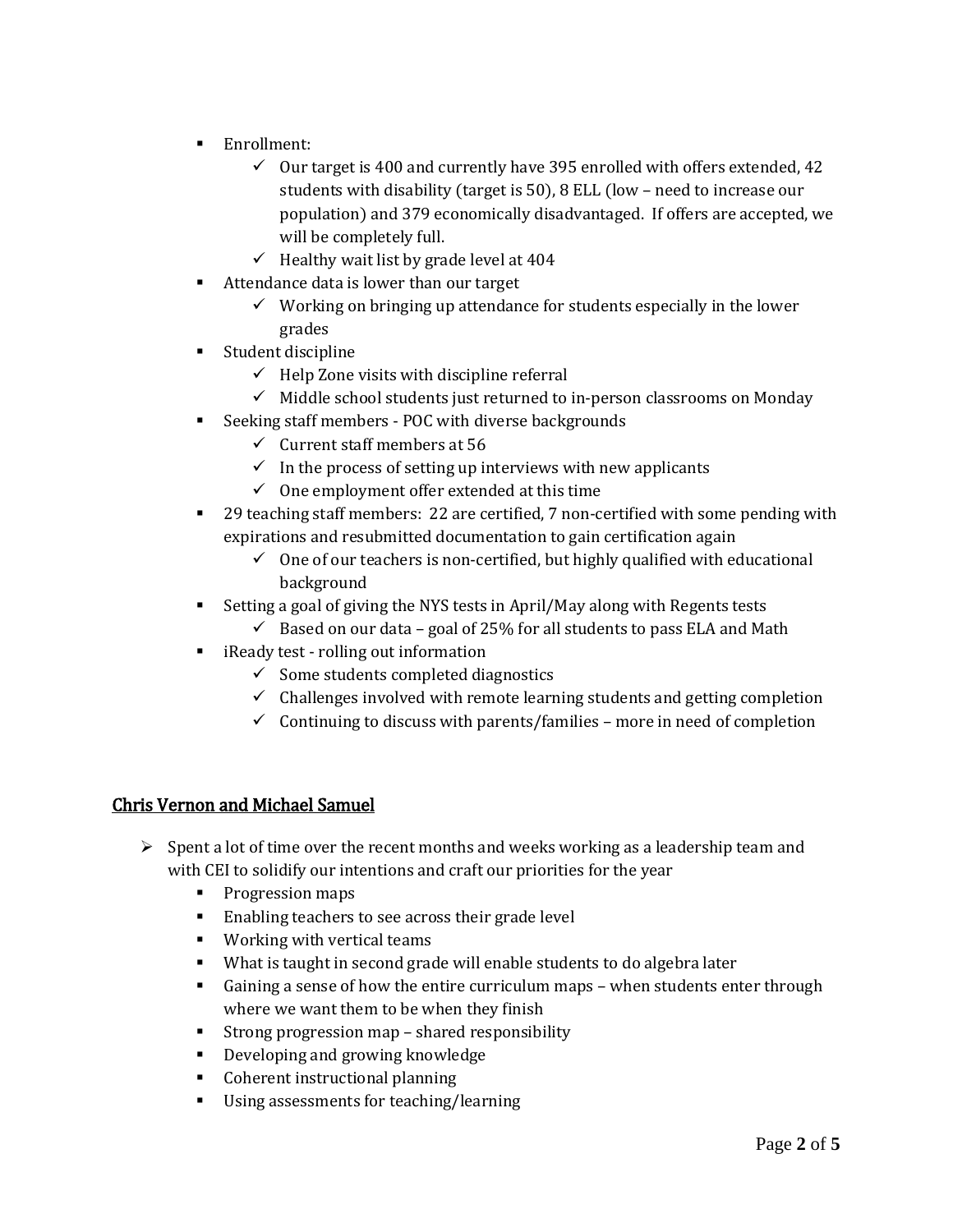- **Making sure there is rigor in our assessments**
- Too many teacher assigned assessments an issue from the past
- Assessments are now built in for the teachers to use
- Smaller scale minute-by-minute and lesson-by-lesson
- Good checks for understanding
- **Engaging productive struggle**
- Students need to show us what they can and cannot do
- Meeting with our teachers and getting training
- **Eureka Math and Wit and Wisdom**
- Data along with the assessments are the pivotal pieces
- $\triangleright$  Attendance issues are being addressed by the Student Success Team
	- Culture and climate of a community
	- Supplies, phone calls, robo calls, teacher-made phone calls
	- Trouble shoot followed by home visits to deliver supplies
	- Set up times to meet with families at the school
	- K-3 students need assistance of an adult
	- How to engage families
	- Some do not believe in the technology
	- Challenges involved with the impact of not having these students in school
	- **Pushing in with the classrooms**
	- **Building a positive culture**
	- **Positive Behavior System is being rolled out**
	- Continue to reach out to our families
	- Keeping students online delivery of Chromebooks and Hot Spots
	- Far fewer excuses on the technology side

### Kelly Walker:

- $\triangleright$  Special Education and ELL students are encouraged to attend in-person classes four days per week, but many students are not showing up
	- It is even more important for them to attend as often as possible
	- Kirsten Barclay, Esq. suggested considering reviewing attendance policies
	- Discussed giving parents an opportunity to revisit their preferences
	- Will start getting some numbers from families
	- **Working with one of our CEI consultants**
	- Use the schedule to maximize the number in attendance
	- Lesson Plan Resource Chalk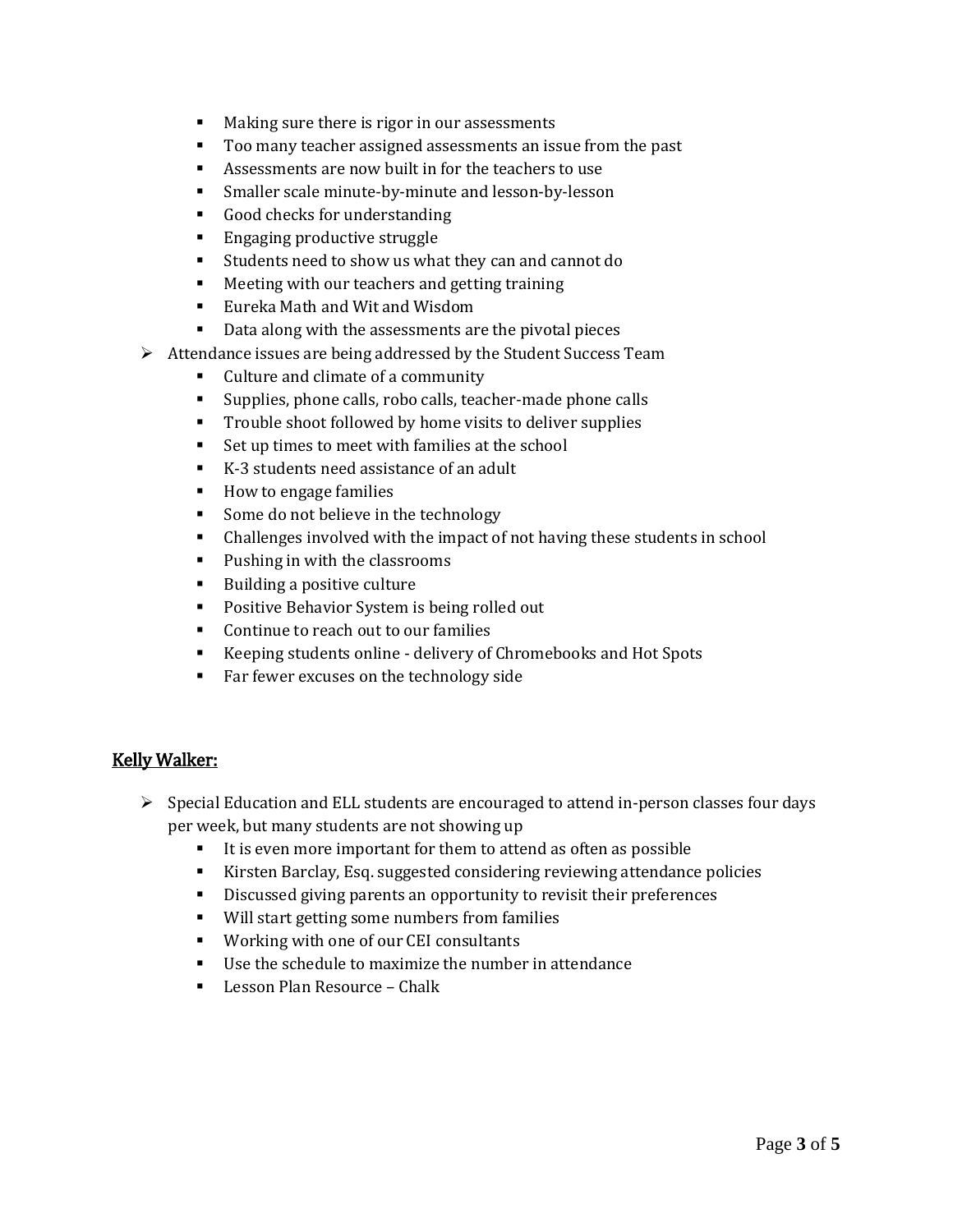### Safety Plan – Lynn McCarthy

- $\triangleright$  Safety Plan was distributed to all for review in advance of the meeting
	- $\blacksquare$  Highlights shared
	- **Protocols similar to our former location with the exception of having only one floor** at this time
	- Lock-in/lock out same aspects that were approved last year
	- If evacuation is required, a Recreation Center is located diagonally across the street

| <b>Motion 201008.2</b>        | Upon a motion by Lee Tutt and duly seconded by Bliss Owen,<br>the following was submitted for approval: <b>RESOLVED</b> that the<br>Board of Trustees approve the Safety Plan for the 2020-2021<br>School Year. |  |
|-------------------------------|-----------------------------------------------------------------------------------------------------------------------------------------------------------------------------------------------------------------|--|
| Voting in the affirmative:    | Mubarak Bashir, Nelson Blish, Felicia Dees, Michael Kohlhagen,<br>Miriam Miranda-Jurado, Bliss Owen, Lee Tutt                                                                                                   |  |
| Voting in the negative:       | None                                                                                                                                                                                                            |  |
| Motion 201008.2 passed 7 to 0 |                                                                                                                                                                                                                 |  |

### GOVERNANCE COMMITTEE

- $\triangleright$  The committee has not met this month
- $\triangleright$  Discussed the current prospective board member applications

### FINANCE COMMITEE – Bliss Owen

- $\triangleright$  The audit review received a clean opinion
- $\triangleright$  No findings and no advisory shared in comment letter
- Audit report and Statement of Financial Position Balance Sheet
	- **Finance Committee went through this in detail**
- $\triangleright$  Comfortable in bringing the audit for approval from the Finance Committee